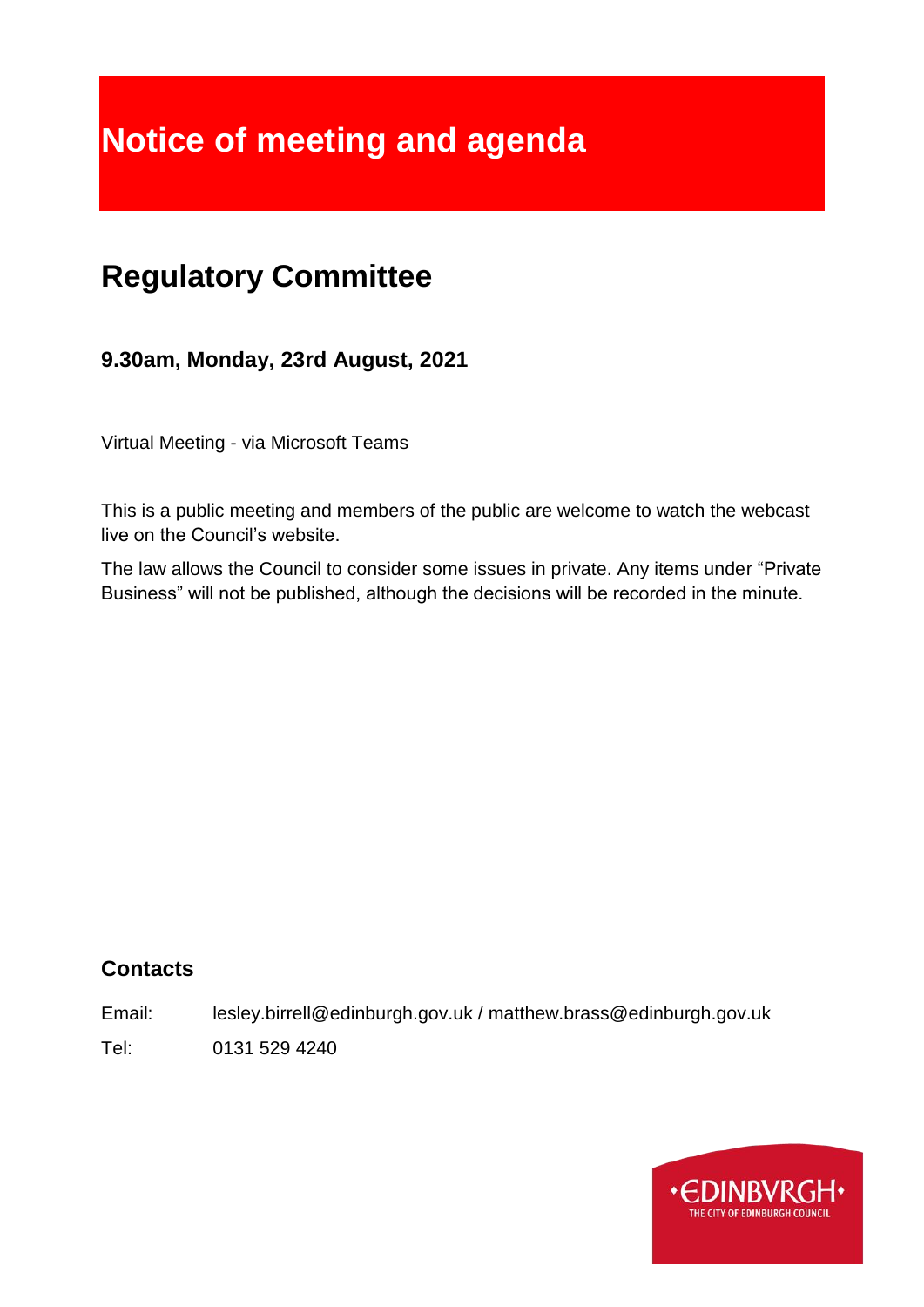# **1. Order of Business**

**1.1** Including any notices of motion and any other items of business submitted as urgent for consideration at the meeting.

# **2. Declaration of Interests**

**2.1** Members should declare any financial and non-financial interests they have in the items of business for consideration, identifying the relevant agenda item and the nature of their interest.

#### **3. Deputations**

**3.1** If any.

## **4. Minutes**

| 4.1                           | Minute of the Regulatory Committee of 17 May 2021 – submitted<br>for approval as a correct record                                | $5 - 8$   |
|-------------------------------|----------------------------------------------------------------------------------------------------------------------------------|-----------|
| <b>5. Rolling Actions Log</b> |                                                                                                                                  |           |
| 5.1                           | <b>Rolling Actions Log</b>                                                                                                       | $9 - 16$  |
| <b>6. Business Bulletin</b>   |                                                                                                                                  |           |
| 6.1                           | <b>Business Bulletin</b>                                                                                                         | $17 - 24$ |
| <b>7. Executive Decisions</b> |                                                                                                                                  |           |
| 7.1                           | Age Limitation and Emissions Standards for Taxis and Private<br>Hire Cars – Retrofit – Report by the Executive Director of Place | $25 - 50$ |
| 7.2                           | Landlord Registration – Previous Convictions – Report by the<br><b>Executive Director of Place</b>                               | $51 - 62$ |
| 7.3                           | Houses in Multiple Occupation – Service Update – Report by the<br><b>Executive Director of Place</b>                             | $63 - 70$ |
| 7.4                           | Licensing Service – COVID-19 Recovery Plan – Report by the                                                                       | $71 - 76$ |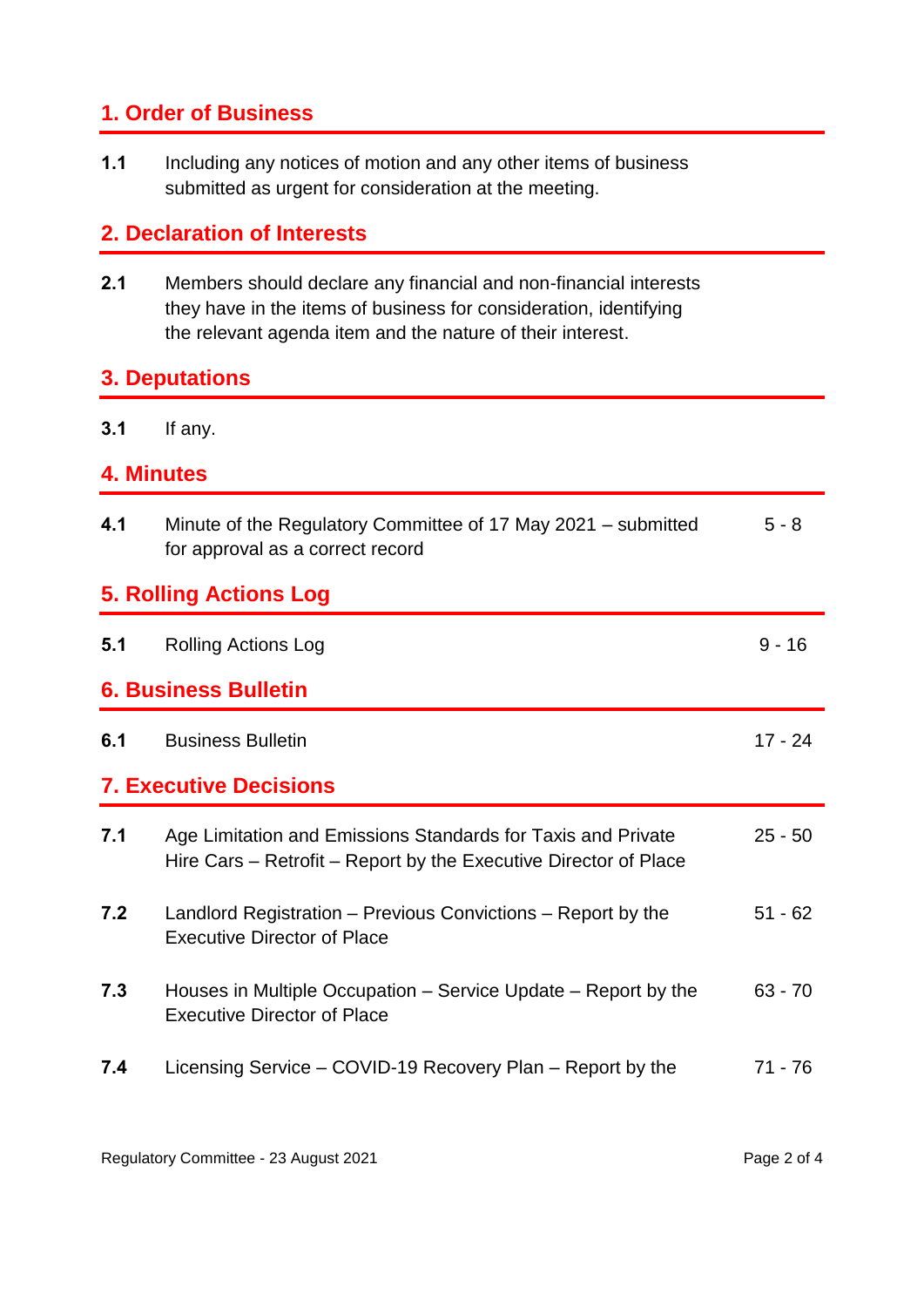# **8. Routine Decisions**

**8.1** None.

#### **9. Motions**

**9.1** None.

#### **Andrew Kerr**

Chief Executive

## **Committee Members**

Councillor Catherine Fullerton (Convener), Councillor Denis Dixon (Vice-Convener), Councillor Scott Arthur, Councillor Max Mitchell, Councillor Joanna Mowat, Councillor Susan Rae, Councillor Cameron Rose, Councillor Neil Ross and Councillor Donald Wilson

# **Information about the Regulatory Committee**

The Regulatory Committee consists of 11 Councillors and is appointed by the City of Edinburgh Council.

This meeting of the Regulatory Committee is being held virtually by Microsoft Teams.

#### **Further information**

If you have any questions about the agenda or meeting arrangements, please contact Committee Services, City of Edinburgh Council, Business Centre 2.1, Waverley Court, 4 East Market Street, Edinburgh EH8 8BG, email lesley.birrell@edinburgh.gov.uk / matthew.brass@edinburgh.gov.uk.

The agenda, minutes and public reports for this meeting and all the main Council committees can be viewed online by going to the Council's online [Committee Library.](https://democracy.edinburgh.gov.uk/ieDocHome.aspx?bcr=1)

Live and archived webcasts for this meeting and all main Council committees can be viewed online by going to the Council's [Webcast Portal.](https://edinburgh.public-i.tv/core/portal/home)